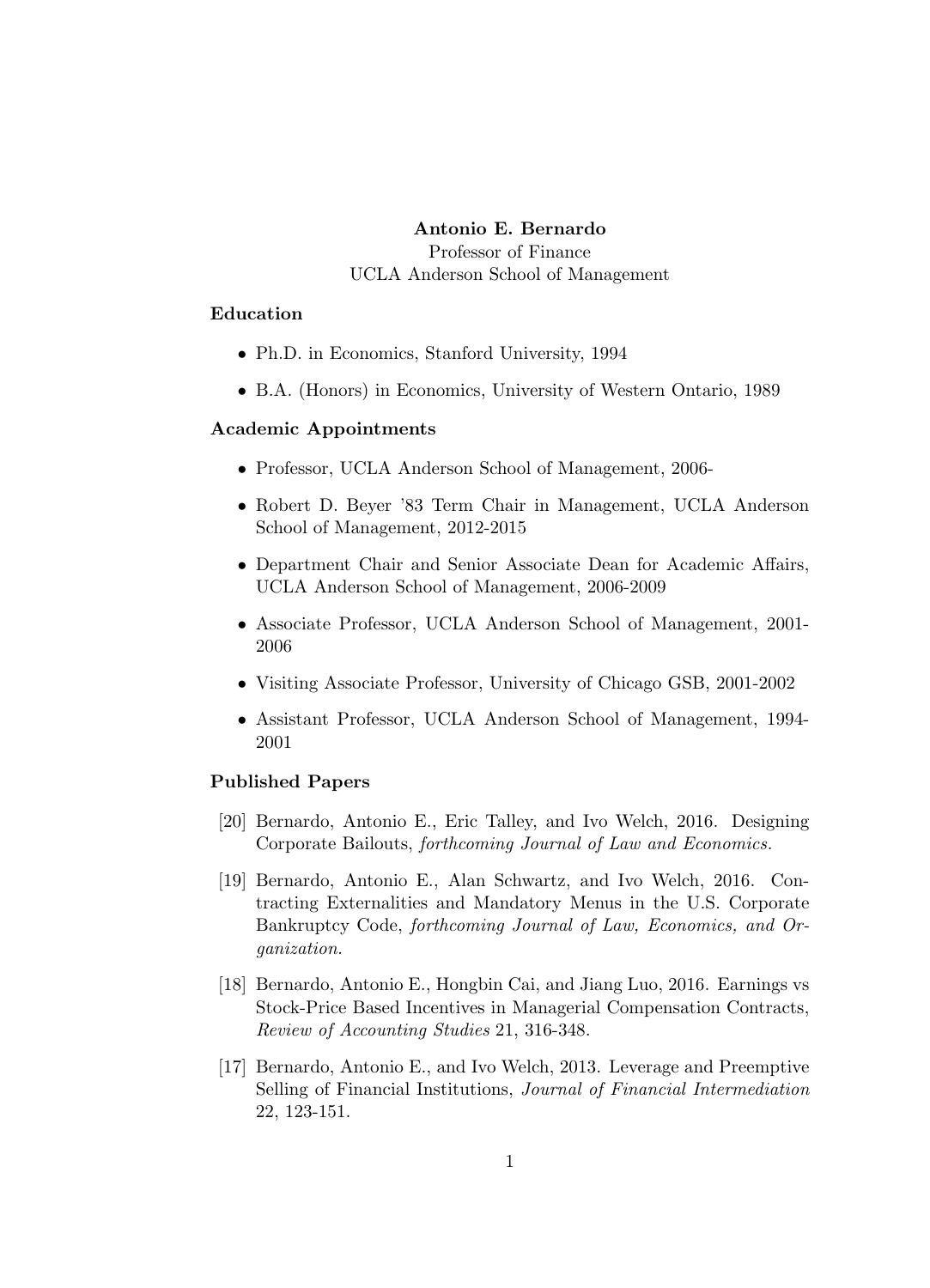- [16] Bernardo, Antonio E., Bhagwan Chowdhry, and Amit Goyal, 2012. Assessing Project Risk, Journal of Applied Corporate Finance 24, 94- 100.
- [15] Bernardo, Antonio E., Hongbin Cai, and Jiang Luo, 2009. Motivating Entrepreneurial Activity in a Firm, Review of Financial Studies 22, 1089-1118.
- [14] Bernardo, Antonio E., Bhagwan Chowdhry, and Amit Goyal, 2007. Growth Options, Beta, and the Cost of Capital, Financial Management 36, 1-13. Best paper, runner up, in Financial Management.
- [13] Bernardo, Antonio E., Jiang Luo, and James Wang, 2006. A Theory of Socialistic Internal Capital Markets, Journal of Financial Economics 80, 485-509.
- [12] Bernardo, Antonio E., Hongbin Cai, and Jiang Luo, 2004. Capital Budgeting in Multi-Division Firms: Information, Agency, and Incentives, Review of Financial Studies 17, 739-767.
- [11] Bernardo, Antonio E., and Ivo Welch, 2004. Liquidity and Financial Market Runs, Quarterly Journal of Economics 119, 135-158.
- [10] Bernardo, Antonio E., and Bhagwan Chowdhry, 2002. Resources, Real Options, and Corporate Strategy, Journal of Financial Economics 63, 211-234.
- [9] Bernardo, Antonio E., and Ivo Welch, 2001. On the Evolution of Overconfidence and Entrepreneurs, Journal of Economics and Management Strategy 10, 301-330.
- [8] Bernardo, Antonio E., Hongbin Cai, and Jiang Luo, 2001. Capital Budgeting and Compensation with Asymmetric Information and Moral Hazard, Journal of Financial Economics 61, 311-344.
- [7] Bernardo, Antonio E., 2001. Contractual Restrictions on Insider Trading: A Welfare Analysis, Economic Theory 18, 7-35.
- [6] Allen, Franklin, Antonio E. Bernardo, and Ivo Welch, 2000. A Theory of Dividends Based on Tax Clienteles, Journal of Finance 55, 2499- 2536. Nominated for the Smith-Breeden Award for the best paper in the Journal of Finance.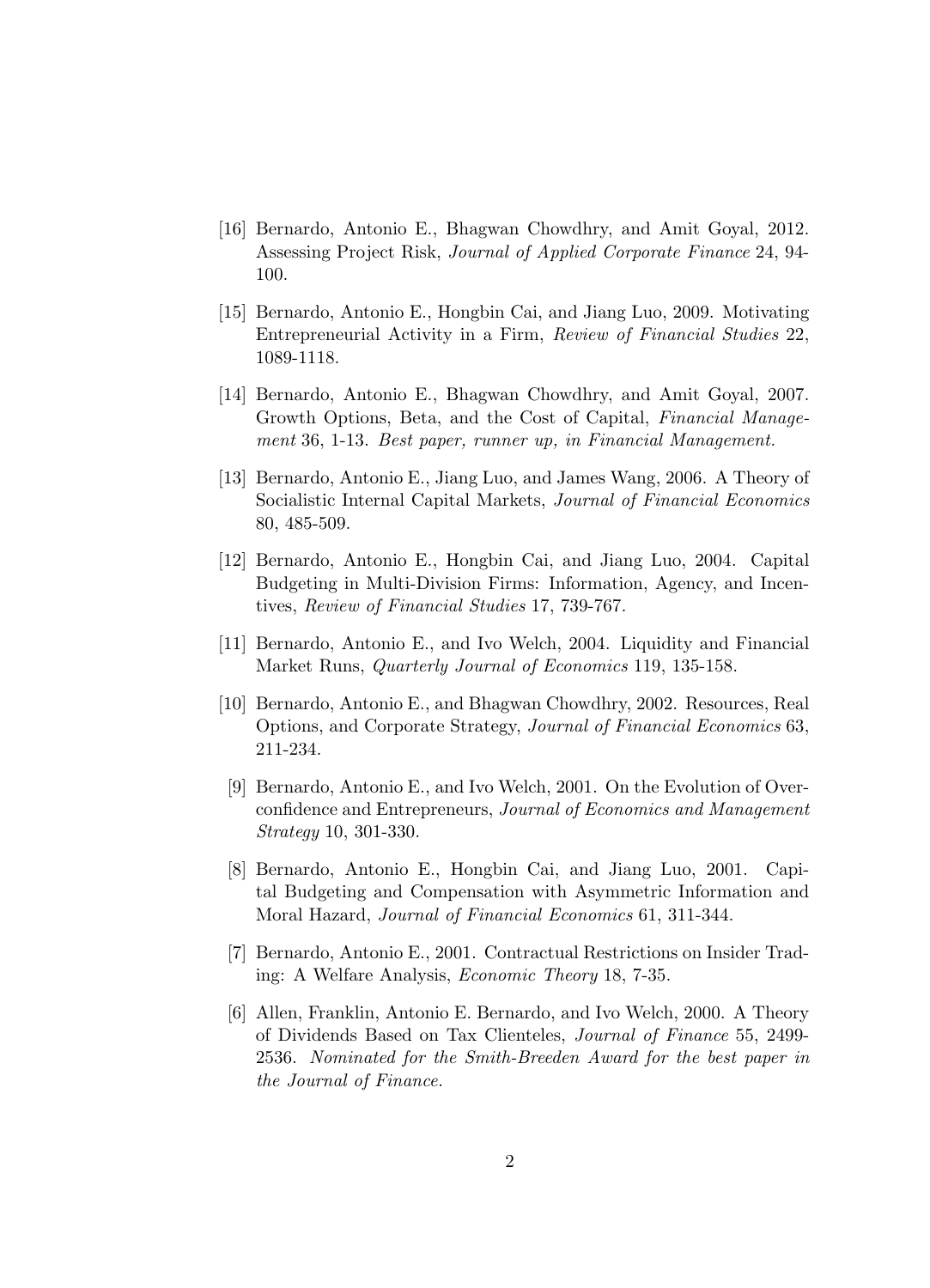- [5] Bernardo, Antonio E., Eric Talley, and Ivo Welch, 2000. A Theory of Legal Presumptions, Journal of Law, Economics, and Organization 16, 1-49.
- [4] Bernardo, Antonio E., and Olivier Ledoit, 2000. Gain, Loss, and Asset Pricing, Journal of Political Economy 108, 144-172.
- [3] Bernardo, Antonio E., and Kenneth L. Judd, 2000. Asset Market Equilibrium with General Tastes, Returns, and Informational Asymmetries, Journal of Financial Markets 3, 17-43.
- [2] Bernardo, Antonio E., and Bradford Cornell, 1997. The Valuation of Complex Derivatives by Major Investment Firms: Empirical Evidence, Journal of Finance 52, 785-798.
- [1] Bernardo, Antonio E., and Eric Talley, 1996. Investment Policy and Exit-Exchange Offers Within Financially Distressed Firms, Journal of Finance 51, 871-888.

### Working Papers

- Bernardo, Antonio E., Alex Fabisiak, and Ivo Welch. Capital Structure with Endogenous Liquidation Values.
- Bernardo, Antonio E., Bruce Carlin, and Paolo Coutinho. Illiquidity Discounts with Endogenous Debt Financing.
- Bernardo, Antonio E., and Ivo Welch. Optimal Debt Financing and the Pricing of Illiquid Assets.
- Bernardo, Antonio E., and Olivier Ledoit. Approximate Arbitrage.
- Bernardo, Antonio E., and Kenneth L. Judd. Volume and Price Formation in an Asset Trading Model with Asymmetric Information.
- Bernardo, Antonio E., and Kenneth L. Judd. Efficiency of Asset Markets with Asymmetric Information.